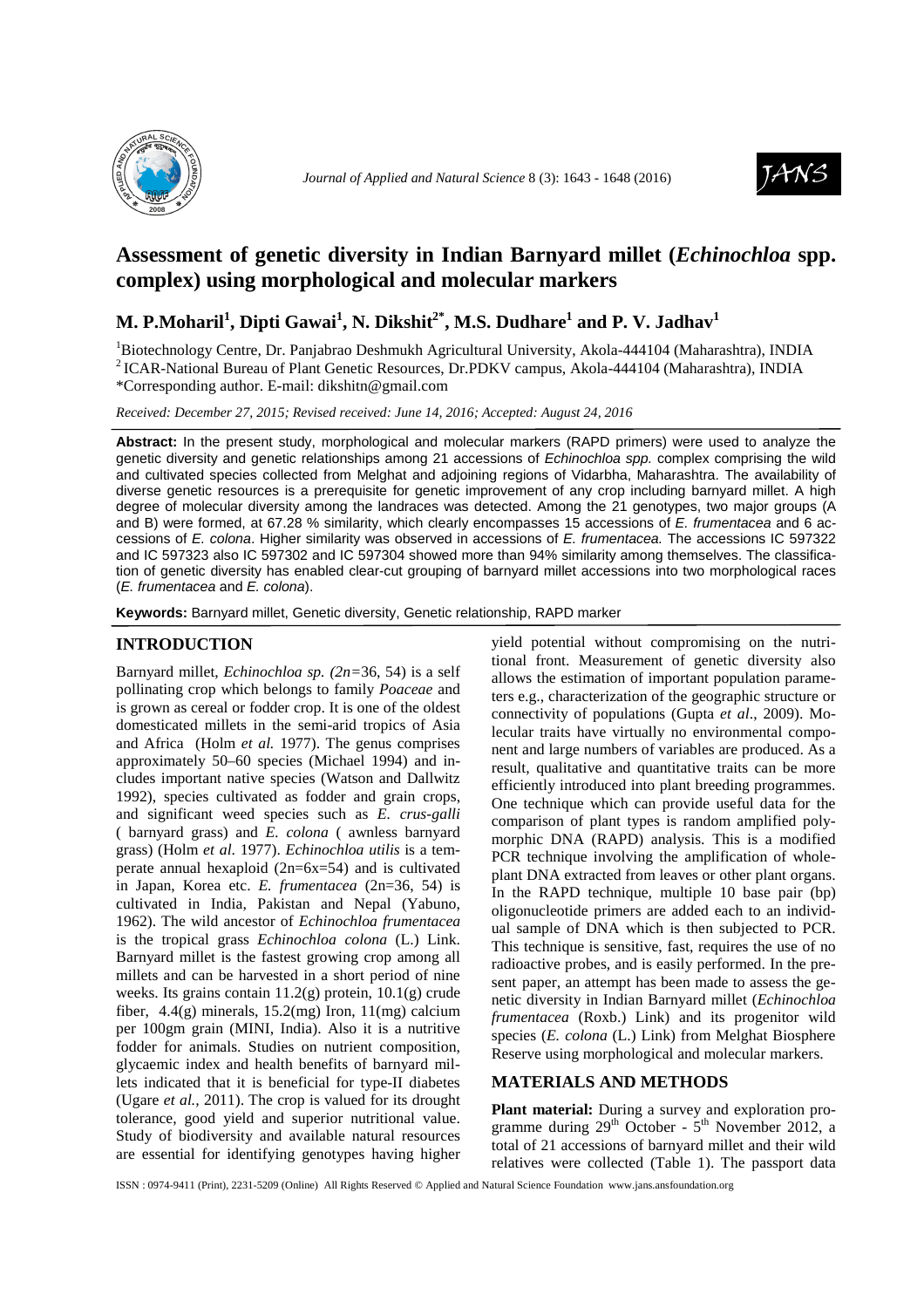(place of collection i.e. village , block, latitude, longitude, altitude) and vernacular name of the species collected are mentioned (Table 2).Two sets of different accessions of both the species (*E. frumentacea* and *E. colona*) were examined. 15 accessions of *E. frumentacea*  and 6 accessions of *E. colona* were used for the study.

**Morphological characters:** All the 21 genotypes were sown in the fields in a Randomized Block Design (RBD) at ICAR-National Bureau of Plant Genetic Resources Regional Station, Dr.PDKV campus, Akola (Maharashtra) for two consecutive years 2012 and 2013. Crop management was done according to the recommended agronomic practices (N:P:K 40:20:0). Sowing was done in the plots  $(3m \times 1m)$ , plant to plant distance was maintained at 10 cm, while row to row distance was kept at 30.0 cm. Various morphological characters including, plant height, leaf length, leaf width, flag leaf length, flag leaf width, inflorescence length, inflorescence width, number of racemes / inflorescence, raceme length, color of inflorescence, days to maturity, inflorescence shape, inflorescence compactness, shape of lower raceme, length of peduncle, arrangement of spikelet, degree of branching, degree of lodging and 100 seed weight were taken to assess genetic variability in accessions.

**DNA** isolation and PCR amplification: Seeds were grown in the green house and leaf material was harvested from 3-4 week old seedlings. Total cellular DNA was isolated from leaf material of individual plants following the procedure of Doyle and Doyle (1987, 1990) using CTAB with few modifications.

**Measurement of DNA purity and quality:** The quantity of DNA was measured using a UV Spectrophotometer at 260 nm. The purity of DNA was determined by calculating the ratio of absorbance at 260 nm to that of 280 nm (Sambrook et al.,1989).The DNA concentration was determined by the formula: DNA concentration =  $OD260 \times 50 \text{ µg/ml} \times$  dilution factor (Linacero et al.,1998).

**Screening of RAPD primers:** Decamer oligonucleotides were used in this study. 20 RAPD primers (Table 3) were screened for polymorphism. Primers that gave clear and polymorphic profiles were chosen for further study.

**DNA amplification of selected primers**: DNA samples for PCR amplification were diluted to 30 ng/µl with T.E buffer. Twenty random decamer primers were used to study polymorphism. Out of these, 11 primers gave polymorphic bands and were used for further study.

The PCR amplifications were carried out in a 25 µl reaction mixture containing 30 ng of genomic DNA, 0.5uM primer, 1X PCR reaction buffer (Invitrogen),1.5mM MgCl<sub>2</sub> (Fermentas), 0.2 mM dNTP mix (Fermentas) and 1 U Taq polymerase (Invitrogen). Amplifications were carried out in a thermal cycler (Veriti, Applied Biosystems), programmed for one initial denaturation  $95^{\circ}$ C for 5 min. followed by 40 cycles of  $92^{\circ}$ C for 1 min., 26.8 to 42.4 $^{\circ}$ C depending on primer for 1 min.,  $72^{\circ}$ C for 2 min. and synthesis  $72^{\circ}$ C for 7 min.

PCR amplification products were analyzed by electrophoresis on 1. 5% agarose gel stained with ethidium bromide solution  $(0.5 \text{ µg/ml})$  and run in TBE buffer at 70-80 Volts. A 1kb ladder plus maker (Fermentas) was used as a molecular weight standard. The documentation was done using Gel Doc system (Alpha innotech). **Data analysis :** Field data for morphological characters was evaluated and represented graphically by plotting a graph of the various characters used for the study.

Molecular data was analyzed from the banding pattern of RAPD markers. The presence of band was scored from the photograph. Only clear and reproducible bands were given consideration. These bands were considered as polymorphic, when they were absent in some sample in frequency greater than 1% and change in band intensity were not considered as polymorphism. Clear bands were scored as present (1) or absent (0) at particular position or distance migrated on the gel. The data matrix of 1's and 0's been prepared from the scorable bands and was entered into the data analysis package.

The similarity index was used to calculate the genetic distance values and to construct the dendrogram. The dendrogram provides a visual representation of the differences in the population of various accessions. The NTSYS-pc software ver. 2.02 was used to estimate genetic similarities with the Jaccard's coefficient. The matrix of generated similarities was analyzed by the unweighted pair group method with arithmetic average (UPGMA), employing Sequential, Agglomerative, Hierarchical and Nested Clustering (SAHN) clustering module.

Size of fragments in base pairs was detected with the help of 1 Kb plus ladder (Table 5). Percent polymorphic loci (a locus is defined polymorphic when the frequency of the marker (allele) is  $\langle 1$ .) was calculated using the formula:

#### number of polymorphic bands total number of bands compared x 100 percent polymorphic loci =

#### **RESULTS AND DISCUSSION**

**Estimation of genetic diversity based on morphological characters:** During the present study, a wide range of diversity was observed between *E. frumentacea*  and *E.colona* accessions. The data was analyzed by plotting a column chart of the two species against different morphological characters viz. plant height, leaf length, leaf width, flag leaf length, flag leaf width, inflorescence length, inflorescence width, number of racemes/ inflorescence, raceme length, color of inflorescence, days to maturity, inflorescence shape, inflorescence compactness, shape of lower raceme, length of peduncle, arrange-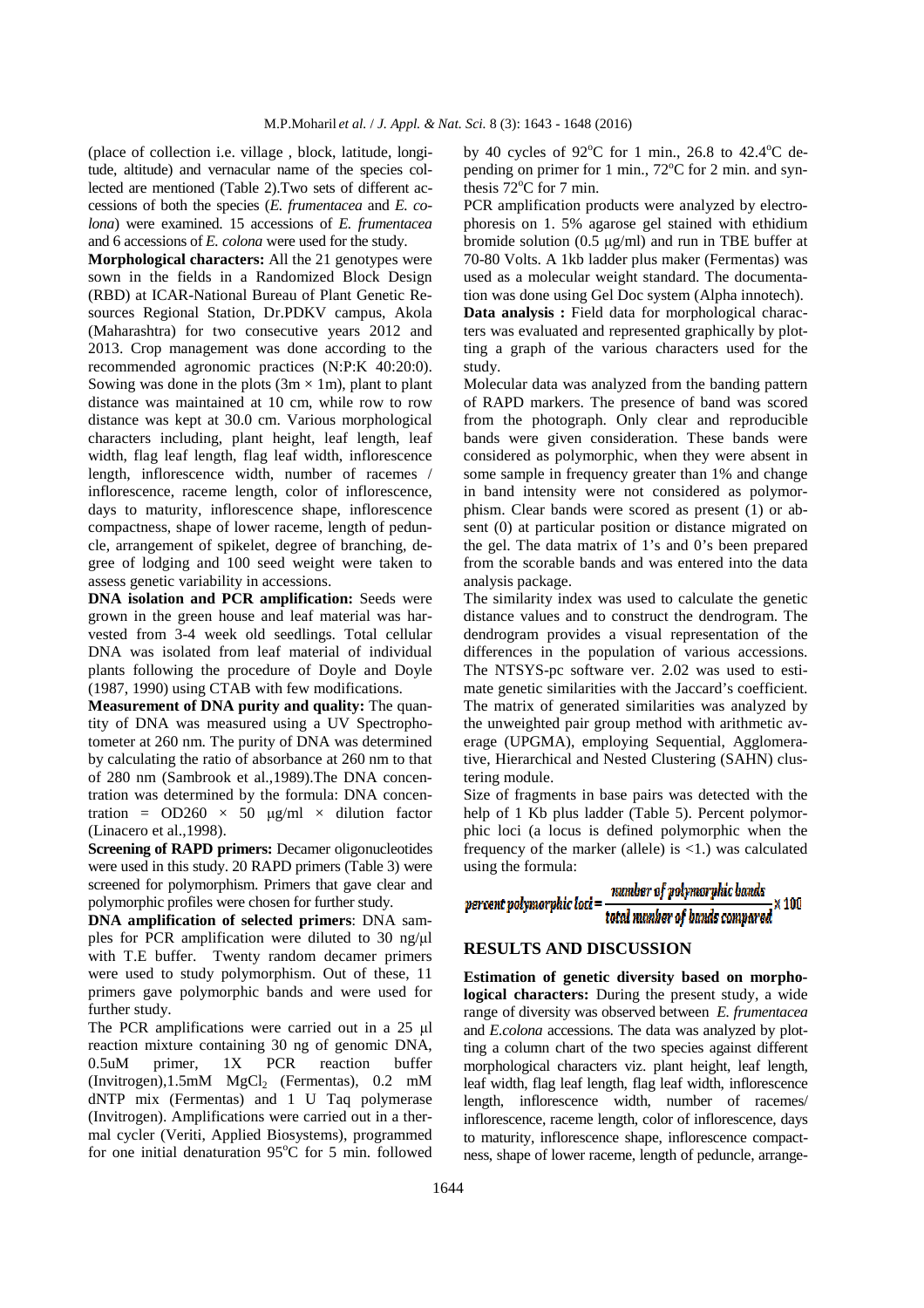| Crop / grass name              | <b>Botanical name</b>                                              | <b>Biological</b><br>status | Chromosome<br><b>Number</b> | $CK^*$ $DN^{**}$ | $BP***$                  | Total |
|--------------------------------|--------------------------------------------------------------------|-----------------------------|-----------------------------|------------------|--------------------------|-------|
| Barnyard millet<br>Jungle rice | Echinochloa frumentacea Link.<br>Echinochloa colona (L.) Link.     | Crop<br>Wild                | $2n=36.54$<br>$2n=18.36.54$ | - 11             | $\overline{\phantom{a}}$ |       |
|                                | "CK- Chikhaldara, ""DN- Dharni, """BP- Balapur (adjoining Melghat) |                             |                             |                  |                          |       |

**Table 1.** Diversity collected in barnyard millet and their wild relatives.

**Table 2.** Passport data of *Echinochloa* species collected from Melghat Biosphere, Maharashtra.

| $\overline{\mathbf{S}}$ .<br>$\mathbf N$ | <b>Accession</b><br>No. | <b>Botanical Name</b> | Vernacular<br><b>Name</b> | <b>Village</b> | <b>Blo</b><br>ck       | Latitude                | Longitude        | Alti-<br>tude(ft) |
|------------------------------------------|-------------------------|-----------------------|---------------------------|----------------|------------------------|-------------------------|------------------|-------------------|
| $\mathbf{1}$                             | IC 597287               | E.frumentacea         | Bhagar                    | Doma           | CK                     | 21° 33' 187"            | 77° 33' 369"     | 2010              |
| $\overline{c}$                           | IC 597298               | E.frumentacea         | Sawa                      | Rehetiakheda   | CK                     | $21^{\circ}$ 39' $16$ " | 77° 15' 776''    | 1045              |
| 3                                        | IC 597302               | E.frumentacea         | Sawa                      | Kekdabad       | DN                     | $21^{\circ}$ 37' 01"    | 76° 56' 44''     | 1001              |
| $\overline{4}$                           | IC 597304               | E.frumentacea         | Sawa                      | Kutanga        | DN                     | 21° 42' 162"            | 77° 05' 520"     | 1005              |
| $\sqrt{5}$                               | IC 597307               | E.frumentacea         | Safed Sawriya             | Chatwavod      | DN                     | 21° 37' 644''           | 76° 58' 297"     | 1107              |
| 6                                        | IC 597308               | E.frumentacea         | Lal Sawriya               | Kekdabod       | DN                     | 21° 37' 490"            | 76° 56' 954"     | 1117              |
| $\tau$                                   | IC 597310               | E.frumentacea         | Sawa                      | Tembli         | DN                     | 21° 30' 738"            | 76° 54' 557"     | 1100              |
| $8\,$                                    | IC 597315               | E. colona             | Saweli ghas               | Jutpani        | DN                     | 21° 30' 762"            | 76°56' 071''     | 1000              |
| 9                                        | IC 597320               | E. colona             | Bada Sawriya              | Kara           | DN                     | 21° 30' 372"            | 77° 06' 224"     | 1102              |
| $10\,$                                   | IC 597322               | E.frumentacea         | Sawriya                   | Lawada         | ${\rm DN}$             | 21°31' 961"             | 77° 01' 496"     | 1295              |
| 11                                       | IC 597323               | E.frumentacea         | Safed Sawriya             | <b>Bod</b>     | DN                     | 21° 31' 961"            | 77° 01' 496''    | 1295              |
| $12\,$                                   | IC 597324               | E.frumentacea         | Chota sawriya             | <b>Bod</b>     | DN                     | 21° 31' 792"            | 76° 59' 445''    | 1209              |
| 13                                       | IC 597329               | E.frumentacea         | Sawan                     | Tingriya       | ${\rm DN}$             | 21° 33' 280"            | 76° 52' 025'     | 1093              |
| 14                                       | IC 597336               | E.frumentacea         | Sawriya                   | Jilpi          | DN                     | 21° 27' 974''           | 76° 48' 578''    | 1183              |
| 15                                       | IC 597339               | E.frumentacea         | Bhagar                    | Patharpur      | DN                     | 21° 26' 595"            | 76° 50' 304"     | 1262              |
| 16                                       | IC 597347               | E.frumentacea         | Sawa                      | Kamapur        | CK                     | 21° 24' 675"            | 77° 23' 414''    | 2935              |
| 17                                       | D 2010-5                | E.frumentacea         | Bhagar                    | Bahadura       | BP                     | $20^{\circ} 51' 279$    | 76°48' 281       | 879               |
| $18\,$                                   | IC 597289               | E. colona             | Saweli ghas               | Baramacha      | $\mathrm{C}\mathrm{K}$ | 21° 30' 095"            | 77° 31' 373''    | 2021              |
| 19                                       | IC 597290               | E. colona             | Saweli ghas               | Amjhari        | $\mathrm{C}\mathrm{K}$ | 21° 25' 411"            | 77° 20' 642"     | 2005              |
| 20                                       | IC 597292               | E. colona             | Saweli ghas               | Bhawai         | CK                     | 21° 16' 330"            | $77^0$ 23' 155'' | 2100              |
| 21                                       | IC 597314               | E. colona             | Saweli ghas               | Tembli         | ${\rm DN}$             | 21° 31' 497"            | 76° 54' 160"     | 1100              |
|                                          |                         |                       |                           |                |                        |                         |                  |                   |

\*Refers to Block (Chikhaldara-CK and Dharni- DN, BP- Balapur (adjoining Melghat)

ment of spikelet, degree of branching, degree of lodging, 100 seed weight etc. The data of different morphological characters is placed in Table 4 and Fig.2. The two cultivable species showed wide genetic diversity and narrow

relationship with each other based on morphological characters used in the study.

**Molecular diversity based on RAPD markers:** In this study 20 RAPD primers were employed, out of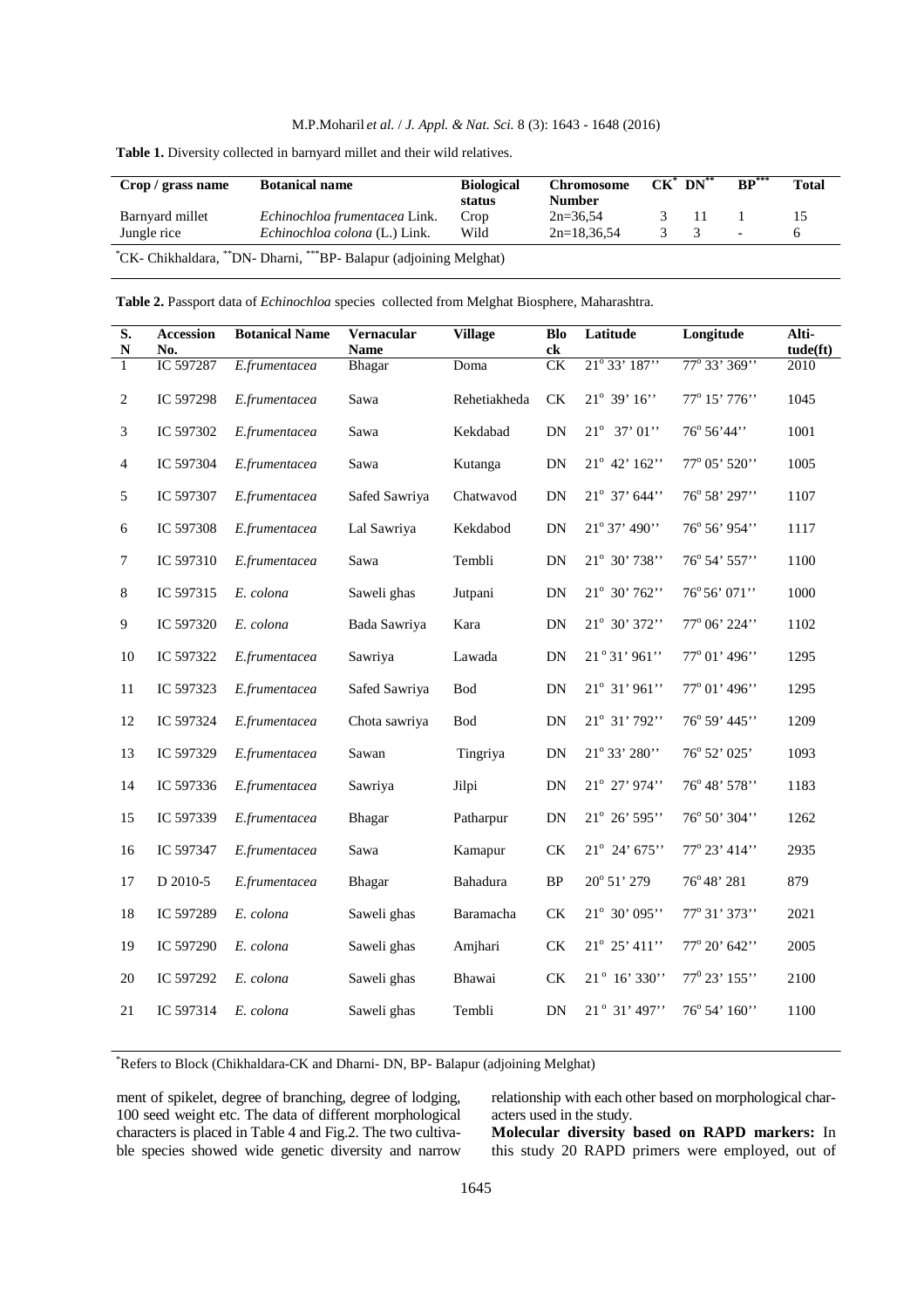| S.No. | Primer code       | Primer sequence 5' to 3' | Nucleotide length | $Tm^{O}C$ | $Ta^0C$ |
|-------|-------------------|--------------------------|-------------------|-----------|---------|
|       | OPA1              | CAGGCCCTTA               | 10-mers           | 35.2      | 30      |
| 2     | OPA <sub>10</sub> | <b>GTGATCGCAG</b>        | 10-mers           | 29.8      | 26      |
| 3     | OPA <sub>13</sub> | CAGCACCCAC               | 10-mers           | 34.8      | 29      |
| 4     | OPA <sub>15</sub> | <b>TTCCGAACCC</b>        | 10-mers           | 38.7      | 34      |
| 5     | OPA <sub>16</sub> | AGCCAGCGAA               | 10-mers           | 40.5      | 35      |
| 6     | OPA17             | <b>GACCGCTTGT</b>        | 10-mers           | 33.7      | 28      |
| 7     | OPA <sub>18</sub> | <b>AGGTGACCGT</b>        | 10-mers           | 31.6      | 25      |
| 8     | OPA <sub>19</sub> | CAAACGTCGG               | 10-mers           | 36.6      | 32      |
| 9     | OPA <sub>2</sub>  | <b>TGCCGAGCTG</b>        | 10-mers           | 42.4      | 37      |
| 10    | OPA <sub>20</sub> | <b>GTTGCGATCC</b>        | 10-mers           | 34.2      | 29      |
| 11    | OPA3              | <b>AGTCAGCCAC</b>        | 10-mers           | 26.8      | 21      |
| 12    | OPA4              | AATCGGGCTG               | 10-mers           | 39.3      | 35      |
| 13    | OPA5              | AGGGGTCTTG               | 10-mers           | 31.8      | 25      |
| 14    | OPA6              | <b>GGTCCCTGAC</b>        | 10-mers           | 30.8      | 25      |
| 15    | OPA8              | <b>GTGACGTAGG</b>        | 10-mers           | 22.9      | 18      |
| 16    | OPA <sub>9</sub>  | <b>GGGTAACGCC</b>        | 10-mers           | 38.7      | 34      |
| 17    | OPF1              | <b>ACGGATCCTG</b>        | 10-mers           | 32.0      | 27      |
| 18    | OPP <sub>10</sub> | <b>TGCCGAGCTG</b>        | 10-mers           | 34.0      | 29      |
| 19    | OPP <sub>2</sub>  | <b>CCCCGGTAAG</b>        | 10-mers           | 34.0      | 29      |
| 20    | OPP7              | GAAACGGGTG               | 10-mers           | 34.5      | 29      |

**Table 3.** Code, sequence and nucleotide length of primers used in the RAPD analysis.

Tm, melting temperature ;Ta, annealing temperature ; OPA series, Sigma; OPF and OPP series, Genaxy

**Table 4.** Morpho-agronomic traits of *Echinochloa frumentacea* and *E. colona.*

| S. No. | <b>Morphological traits</b>     | Echinochloa spp.         |               |  |  |
|--------|---------------------------------|--------------------------|---------------|--|--|
|        |                                 | E. frumentacea           | E. colona     |  |  |
|        | Plant height (cm)               | 70.38-115.88             | 22.5-67.5     |  |  |
| 2      | Leaf length (cm)                | 18.07                    | 15.7          |  |  |
| 3      | Leaf width (cm)                 | 0.65                     | 0.6           |  |  |
| 4      | Flag leaf length (cm)           | 15.6                     | 6.2           |  |  |
| 5      | Flag leaf width (cm)            | 1.0                      | 0.25          |  |  |
| 6      | Inflorescence length (cm)       | 10.39                    | 6.75          |  |  |
|        | Inflorescence width (cm)        | 1.8                      | 0.3           |  |  |
| 8      | Number of racemes/inflorescence | 16.0                     | $5.0 - 6.0$   |  |  |
| 9      | Raceme length (cm)              | 1.7                      | 1.5           |  |  |
| 10     | Colour of inflorescence         | Green                    | Green         |  |  |
| 11     | Days to maturity                | 78-98                    | 50-60         |  |  |
| 12     | Inflorescence shape             | Elliptical               | Straight      |  |  |
| 13     | Inflorescence compactness       | Intermediate             | Open          |  |  |
| 14     | Shape of lower raceme           | Straight/slightly curved | Straight      |  |  |
| 15     | Length of peduncle (cm)         | 10.3                     | 11.0          |  |  |
| 16     | Arrangement of spikelet         | Round the axis           | One side      |  |  |
| 17     | Degree of branching             | Low-medium-high          | Low           |  |  |
| 18     | Degree of lodging               | Low                      | Intermediate  |  |  |
| 19     | Seed shattering                 | Low                      | High          |  |  |
| 20     | $100$ seed weight $(g)$         | $0.25 - 0.37$            | $0.11 - 0.13$ |  |  |
| 21     | Seed colour                     | White                    | White         |  |  |

which 11 primers revealed polymorphism and were used for further analysis. Polymorphic primers detected 5 to 9 bands with an average of 7 bands from each accession (Table 5). Genetic diversity among 21 accessions was calculated on the basis of DNA fingerprints generated with a set of 11 oligo-decamer primers using UPGMA method based on 'Jaccard's' similarity coefficient. Based on the similarity index, genetic dis-

tance values were calculated and used to construct the dendrogram (Fig.1). Among the 21 genotypes, similarity ranged from 67.28 to 94.0%. Two major groups (A and B) were formed, at 67.28 % similarity, which clearly encompasses 15 accessions of *E. frumentacea* and 6 accessions of *E. colona* (Fig.1). Further, the group of *E. frumentacea* was divided into two major clusters  $(A_1 \text{ and } A_2)$  also *E. colona* was divided into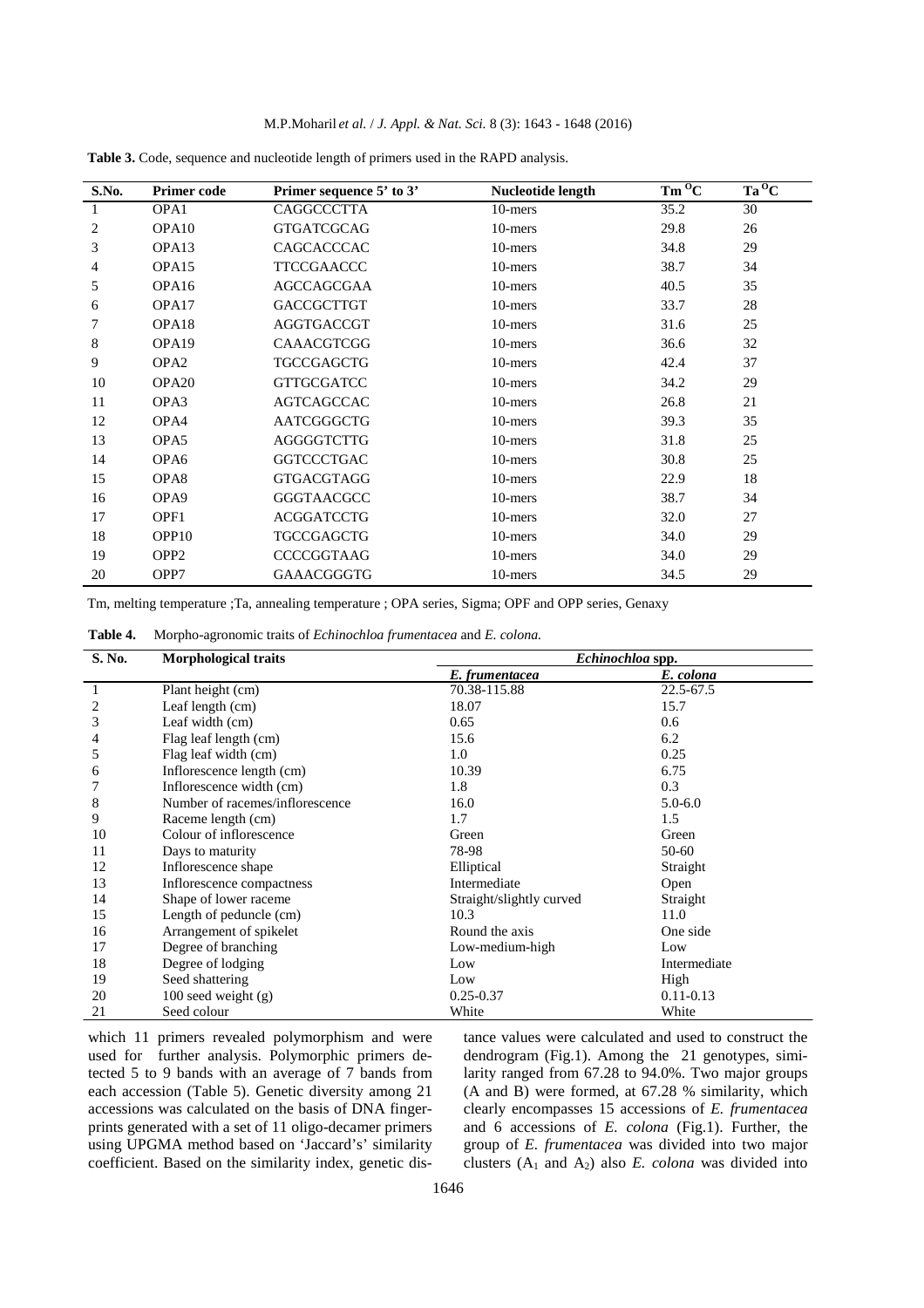| S.No.        | <b>Primer</b>     | Size of fragments(bp) | of<br>Total<br>no.<br>fragments | Number of polymor-<br>phic fragments | Percent<br>polymor-<br>phic loci |
|--------------|-------------------|-----------------------|---------------------------------|--------------------------------------|----------------------------------|
|              | OPP <sub>2</sub>  | 200-1000              |                                 |                                      | 66.66                            |
|              | OPP <sub>10</sub> | 200-700               |                                 |                                      | 80.00                            |
|              | OPP7              | 150-600               |                                 |                                      | 60.00                            |
| 4            | OPA <sub>13</sub> | 200-1000              |                                 |                                      | 71.42                            |
|              | OPA4              | 200-900               |                                 |                                      | 88.88                            |
| h            | OPA3              | 100-600               | h                               |                                      | 66.66                            |
|              | OPA <sub>6</sub>  | 150-700               | n                               |                                      | 83.33                            |
|              | OPA <sub>5</sub>  | 200-850               |                                 |                                      | 60.00                            |
| 9            | OPA <sub>2</sub>  | 200-1000              |                                 |                                      | 80.00                            |
| 10           | OPA <sub>18</sub> | 150-900               |                                 | h                                    | 85.71                            |
| 11           | OPF1              | 100-600               | h.                              |                                      | 66.66                            |
| <b>Total</b> |                   |                       | 67                              | 50                                   | 74.62                            |

M.P.Moharil *et al.* / *J. Appl. & Nat. Sci.* 8 (3): 1643 - 1648 (2016)

**Table 5.** RAPD analysis for 21 Barnyard millet accessions using the following primers.

OPA4

OPA13



**Plate 1.** *(a) Barnyard millet (Echinochloa frumentacea (Roxb.) Link).(b) Amplification profile of 21 Barnyard millet accessions using RAPD primers, M= DNA ruler plus, numbers on top are accessions as given in Table 2.*



**Fig. 1:** *Random amplified polymorphic DNA cluster analysis of fingerprint patterns generated with a set of 11 oligodecamer primers from genomic DNA of 21 accessions belonging to two cultivable species of Barnyard millet (Echinochloa colona and Echinocloa frumentacea) on the basis of banding pattern. The unweighted pair-group method, arithmetic mean (UPGMA) algorithm was applied using computer software NTSYS-pc software ver. 2.02.*

two major clusters  $(B_1 \text{ and } B_2)$ . Higher similarity was observed in accessions of *E. frumentacea,* i.e. up to 94%. The accessions IC 597322 and IC 597323 also IC 597302 and IC 597304 showed more than 94% similarity among themselves. Greater similarity among *E. frumentacea* may be due to repeated cultivation of same genotypes year after year, inbreeding nature of the crop and/or due to the collection of the accessions from a small area.

Similarity observed among accessions of *E. colona*  was less than that of *E. frumentacea* i.e up to 88.8 %. This clearly indicates the wild biological nature of the species. The similarity index showed about 32.8% diversity between two species. Polymorphism in RAPD markers has been reported in barnyard grass (*Echinochloa crusgalli* ) (Roy *et al*., 2000).

The two species *E. frumentacea and E. colona* differ in inflorescence morphology, plant height, leaf length, leaf width, flag leaf length, flag leaf width, inflorescence length, inflorescence width, number of racemes / inflorescence, raceme length, colour of inflorescence, days to maturity, inflorescence shape, inflorescence compactness, shape of lower raceme, length of peduncle, arrangement of spikelet, degree of branching and degree of lodging etc.